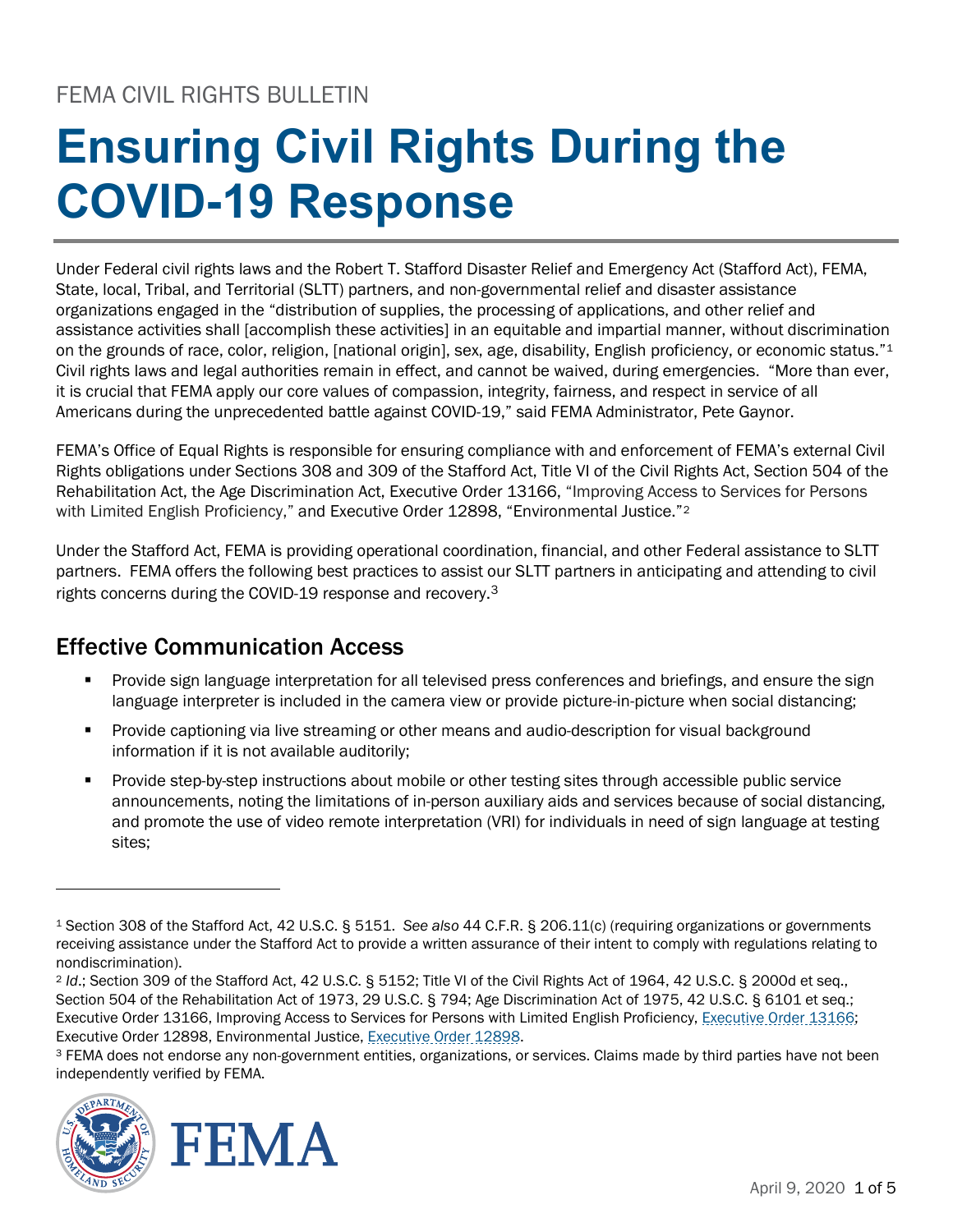- Arrange for communication access needs at temporary hospitals, including in-person (if possible) or remote qualified medical sign language interpreter services and pictograms to assist individuals with cognitive or intellectual disabilities. Please see [recommendations](https://www.nad.org/covid19-communication-access-recs-for-hospital/) for communication access in medical facilities during COVID-19 created by a coalition of non-governmental organizations with subject matter expertise in deaf, hard of hearing, deaf-blind, and speech disabilities;
- **Provide accessible emergency messaging and public information, including via traditional and social media.** To provide effective communication access, consider multiple formats, such as accessible videos that include American sign language (ASL), captioning, voiceover, transcripts, and audio description if needed; captioning and voiceover of videos in multiple languages may be needed; and
- **Ensure websites with emergency-related information are accessible to people with disabilities, including the** use of captioned videos and alternative tags for images for readability by those who use screen readers and other assistive technologies. See [DOJ Technical Assistance on Accessible Technology.](https://www.ada.gov/access-technology/guidance.html)

### Inclusive Planning, Response, and Recovery

- Ensure services are provided in a fair and inclusive manner, without regard to race, color, religion, national origin, sex, age, disability, English proficiency, or economic status. This includes not assuming that certain racial or ethnic groups are more likely to spread – or recover from – COVID-19 than others and not acceding to discriminatory requests for a health care provider of a particular race or national origin;
- Partner with community-based organizations and social services providers to share messaging to the whole community, including individuals with disabilities, individuals with limited English proficiency, low-income populations, underserved communities, and diverse faith communities;
- Consider requests for religious accommodations in treatment and access to clergy or faith practices to the extent practicable under social distancing guidelines;
- Engage with non-governmental organizations, including but not limited to, publicly-funded local independent living centers, protection and advocacy organizations, university centers on disabilities, and area agencies on aging to meet the needs of individuals with disabilities and older adults during response and recovery:
	- □ [National Council on Independent Living](https://ncil.org/about/aboutil/)
	- **n** [National Disability Rights Network](https://www.ndrn.org/about/ndrn-member-agencies/)
	- □ [Association of University Centers on Disabilities](https://www.aucd.org/directory/directory.cfm?program=UCEDD)
	- □ [National Association of Area Agencies on Aging](https://www.n4a.org/)
- Consider the personal protective equipment (PPE) needs of community-based health care providers and personal assistance services providers who assist with activities of daily living for individuals with disabilities;
- Consider the needs of low-income individuals, among others, when identifying testing sites and locations for temporary hospitals; and
- Make medical treatment decisions, including denials of care under Crisis Standards of Care and allocation of ventilators, after an individualized consideration of each person, free from stereotypes and biases, including generalizations and judgments about the individual's quality of life or relative value to society, based on the individual's disability, age, race, income level, or any protected basis. This individualized consideration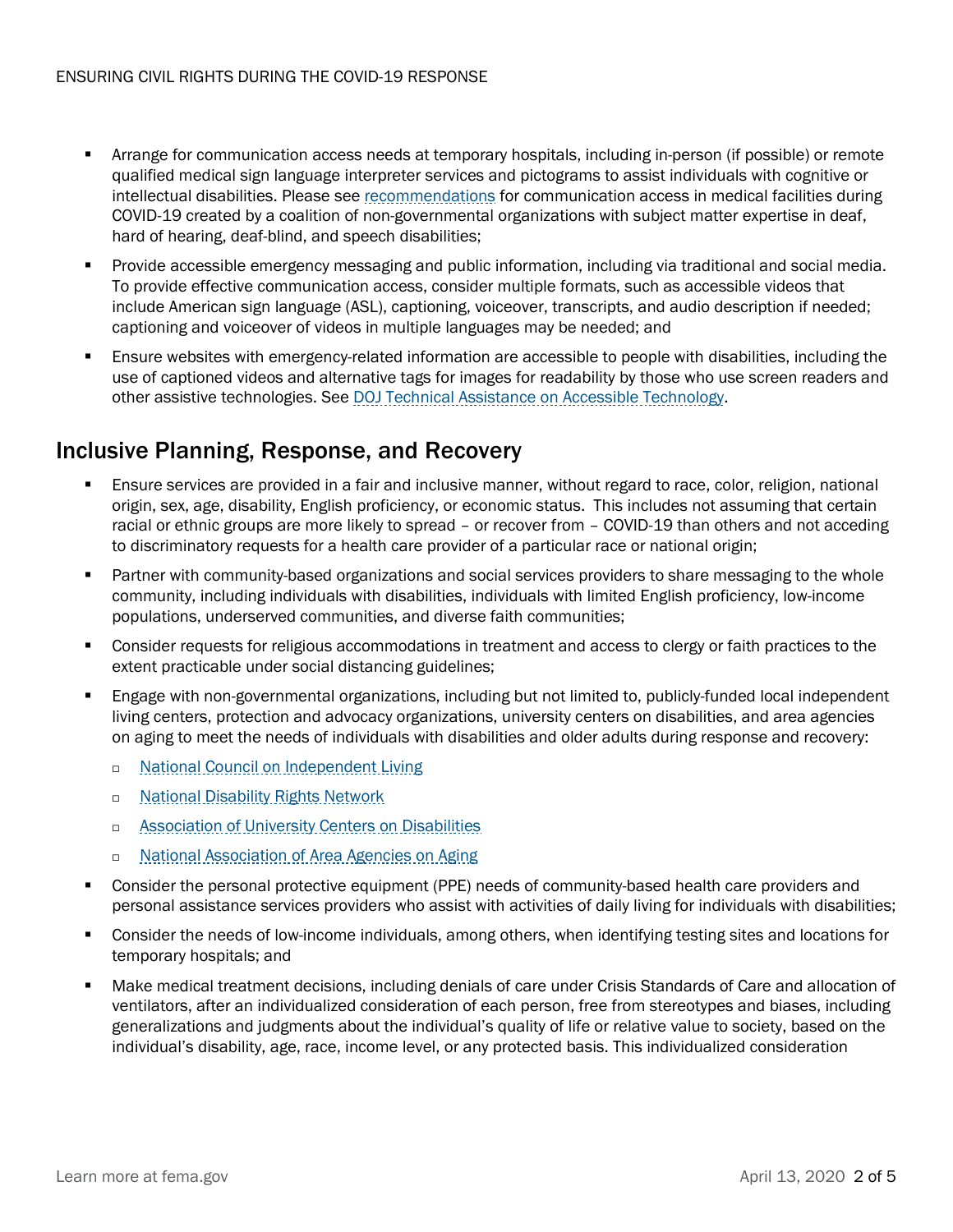should be based on current objective medical evidence and the expressed views of the patients themselves as opposed to unfounded assumptions.

### Language Access

- Ensure meaningful access to programs and activities by persons with limited English proficiency (LEP), including the use of qualified interpreters and translated materials at testing sites and temporary hospitals. More information on language access is available at [https://www.lep.gov/emergency-preparedness;](https://www.lep.gov/emergency-preparedness) and
- Make emergency messaging available in plain language as well as languages other than English spoken in the impacted areas. For more information, see [https://www.lep.gov/maps,](https://www.lep.gov/maps) an interactive mapping tool, by county, to help identify languages spoken in a community.

#### Physical Accessibility

- Ensure testing sites and temporary hospitals are physically accessible to individuals with disabilities; and
- Engage FEMA's Civil Rights Advisors for assistance with site inspections; OER Civil Rights Advisors are assigned to FEMA Regional offices to provide guidance, technical assistance, compliance and enforcement regarding FEMA's and SLTTs' external-facing civil rights obligations.

#### Environmental Justice

- Ensure meaningful involvement of minority communities and low-income populations in the development and implementation of policy decisions impacting the environment during response and recovery; and
- Ensure decisions such as medical waste disposal are undertaken in an equitable manner to prevent a disproportionate environmental impact on communities of color and low-income populations.

## Civil Rights Complaints and Concerns

Members of the public may bring civil rights complaints to OER's attention in connection with FEMA activities or FEMA-funded programs and activities as follows:

- Call the FEMA Office of Equal Rights at 202-212-3535 and press 1; or for TTY users, call 800-462-7585
- Send an email to the FEMA Office of Equal Rights: [FEMA-CivilRightsOffice@fema.dhs.gov](mailto:FEMA-CivilRightsOffice@fema.dhs.gov)
- Mail a complaint to the FEMA Office of Equal Rights:

FEMA Office of Equal Rights C Street, SW, Room 4SW-0915 Washington, DC 20472-3505

For information about civil rights offices and how to file complaints with other Federal agencies, please see [DOJ List](https://www.justice.gov/crt/fcs/Agency-OCR-Offices)  [of Civil Rights Offices at Federal Agencies](https://www.justice.gov/crt/fcs/Agency-OCR-Offices)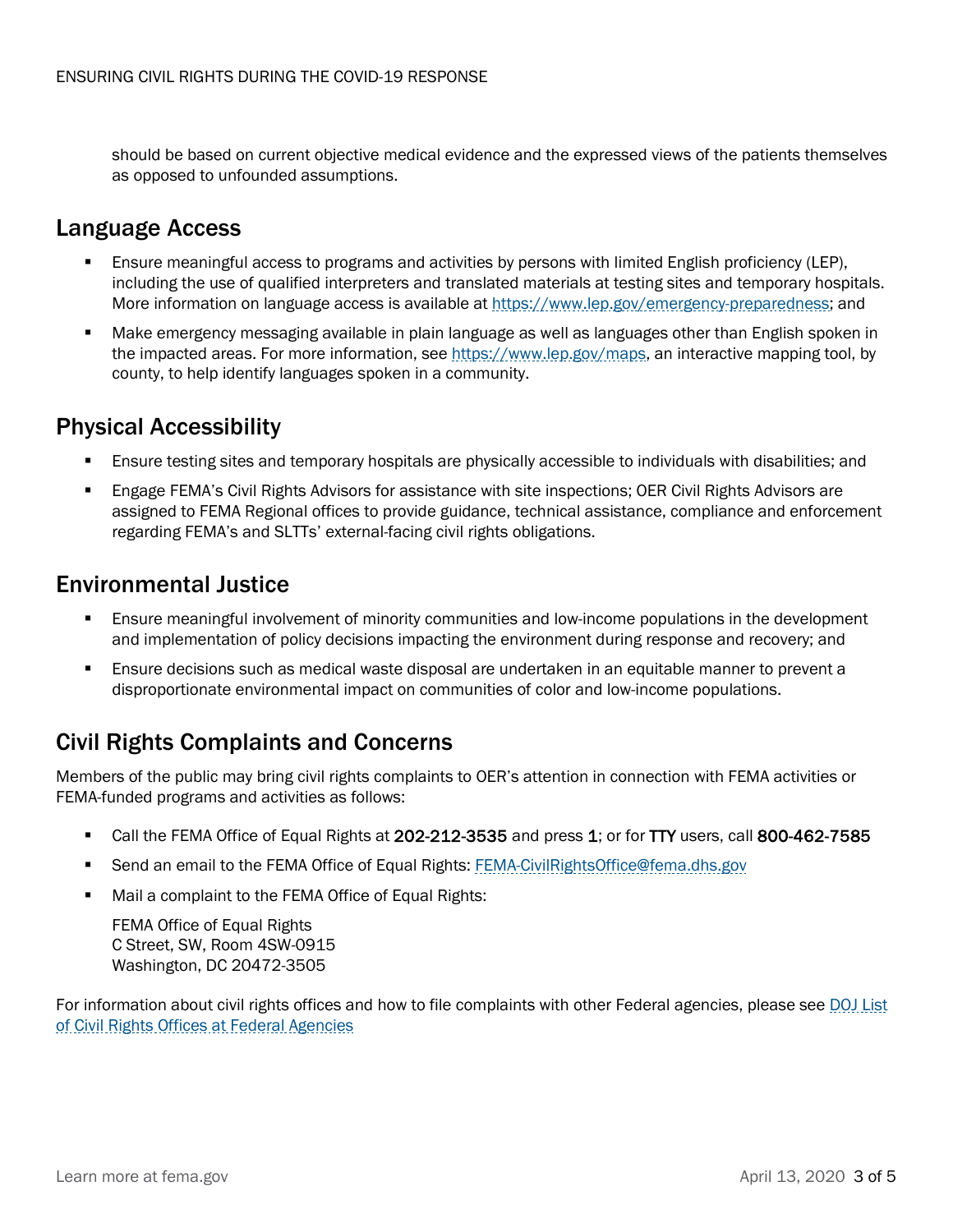#### Resources

- Effective Communication Access
- [U.S. Department of Justice: Communicating with People Who Are Deaf or Hard of Hearing in Hospital](https://www.ada.gov/hospcombr.htm)  **[Settings](https://www.ada.gov/hospcombr.htm)**
- [U.S. Department of Justice: Access to Medical Care for People with Mobility Disabilities](https://www.ada.gov/medcare_mobility_ta/medcare_ta.htm)
- [U.S. Department of Justice: Effective Communication Requirements](https://www.ada.gov/effective-comm.htm)
- [Resources from Patient Provider Communication](https://www.patientprovidercommunication.org/supporting-communication-covid-19.htm)
- [Resources from National Association of the Deaf](https://www.nad.org/covid19-communication-access-recs-for-hospital/)
- Resources from Communication First
- For web accessibility: [www.w3.org](http://www.w3.org/)
- Inclusive Planning, Response, and Recovery
- [CDC Publication on Reducing Stigma and COVID 19](https://www.cdc.gov/coronavirus/2019-ncov/daily-life-coping/reducing-stigma.html)
- [Joint Federal Guidance on Compliance with Title VI in Emergency Preparedness, Response, Mitigation, and](https://www.justice.gov/crt/fcs/EmergenciesGuidance)  [Recovery Activities](https://www.justice.gov/crt/fcs/EmergenciesGuidance)
- Language Access
- DHS's ["I Speak" booklet](https://www.lep.gov/sites/lep/files/media/document/2020-02/crcl-i-speak-booklet.pdf)

For copies of FEMA documents in alternative formats, please call 800-621-3362 (TTY: 800-462-7585).

If you speak a language other than English and need help with this document, please call 800-621-3362 (TTY: 800- 462-7585) and you will be connected to an interpreter who will assist you at no cost.

Si habla un idioma diferente al inglés y necesita ayuda con este documento, llame al 800-621-3362 (TTY: 800-462- 7585) y lo contactaremos con un intérprete que lo ayudará sin costo alguno para usted.

Если вы не говорите на английском языке и нуждаетесь в помощи, позвоните по номеру 800-621-3362 (TTY: 800-462-7585). Вас соединят с переводчиком, который бесплатно поможет вам.

Se você fala um idioma além do inglês e precisa de ajuda em relação a este documento, ligue para 800-621-3362 (TTY: 800-462-7585) e você será conectado a um intérprete que irá ajudá-lo sem nenhum custo adicional.

Nếu quý vị nói một ngôn ngữ khác Tiếng Anh và cần giúp đỡ với tài liệu này, hãy gọi 800-621-3362 (TTY: 800-462- 7585) và quý vị sẽ được kết nối với một thông dịch viên, là người sẽ trợ giúp miễn phí cho quý vị.

영어를 사용하지 못하는 사람으로써 본 문서에 대해 도움이 필요할 경우, 전화 800-621-3362 (텔레타이프라이터: 800-462-7585)로 연락주시면 여러분을 무료로 도와줄 통역사와 연결해 드립니다.